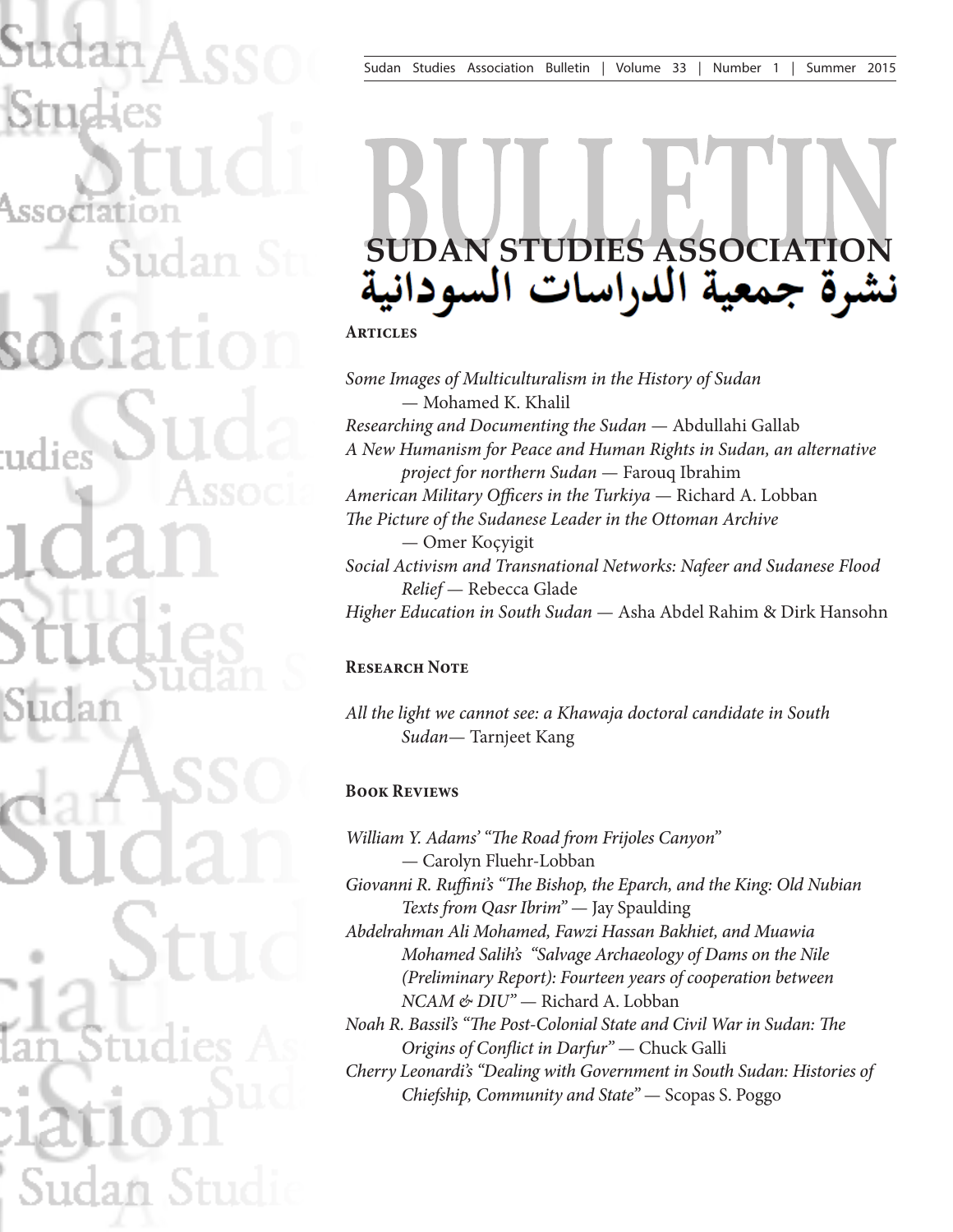RESEARCH NOTE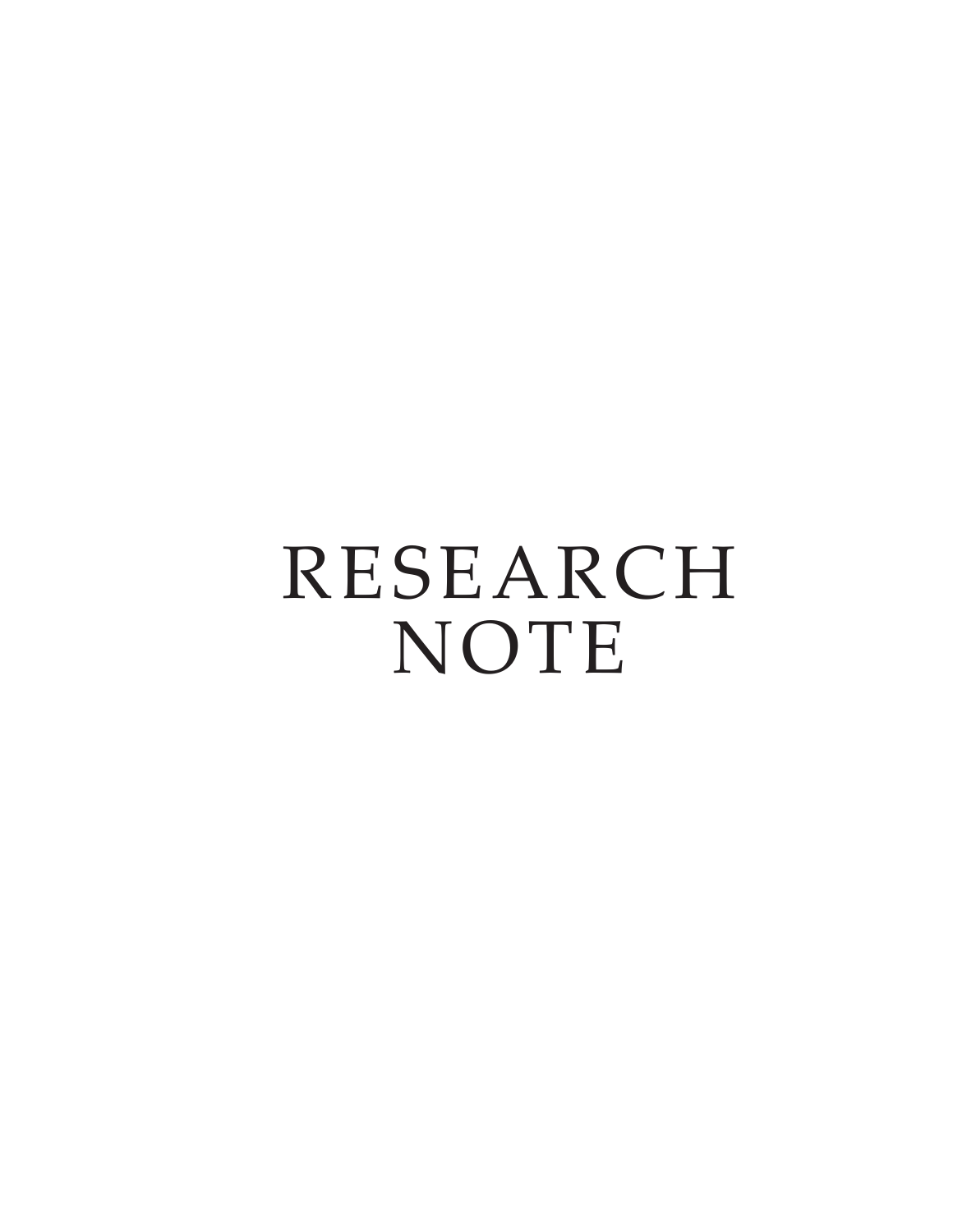## **All the Light We Cannot See: A Khawaja Ph.D. Candidate in South Sudan**

**By Tarnjeet Kang**

It's difficult to say when I first fell in love with South Sudan. As a woman of Punjabi heritage, I also come from a people who understand resilience in the face of adversity, courage in the name of justice, and historical marginalization from an elite that had been put into power by British colonizers. I always felt that my own history was too painful, too personal, to really approach as an objective researcher. Since then I've learned of course, that there really is no such thing as objective research when human beings are involved.

 "I don't want to scare you, but there are reports of shooting in Juba," he said, the night before I was supposed to fly out to South Sudan for the first time. In a matter of hours I had to make a decision as to whether or not I would proceed to South Sudan to begin my pre-dissertation research. As one of my professors blatantly stated: "You don't speak any of the languages, and you don't blend in." I was encouraged to consider changing my dissertation topic to focus on another country or the Diaspora instead, but I wasn't convinced. In some respects the presence of conflict exacerbates the urgency of recording histories and narratives that are lost when people are killed, displaced from their communities and land, and when infrastructures fall apart.

With the media blackout and phone lines

cut in South Sudan, it would be days before those of us from abroad would get a good grasp of what had occurred in December of 2013. It was only a year later that reports and data are finally being produced to illustrate the impact that the crisis has had on both human life and development in South Sudan. The Education Cluster has done a tremendous job of working with partners to collect data on the status of schools in areas that have been affected by the conflict, and continues to make their information publicly available (http://www.humanitarianresponse.info/operations/south-sudan/ education). However, the occupation of schools by armed groups, the destruction of school buildings, on-going conflict and the recruitment of child soldiers continue to be barriers to educational access, enrollment and attainment. Furthermore, many NGOs either re-directed their aid to humanitarian needs, or left the country altogether. This leaves many needs unmet and further strains existing resources.

#### *Unlearning as I learned*

Five months later [date?] I finally made it to South Sudan for the first time. "Good luck with that!" he said sarcastically. "They don't want to work, they want the government to do everything for them," was another response I got. I had only just arrived in South Sudan and from every direction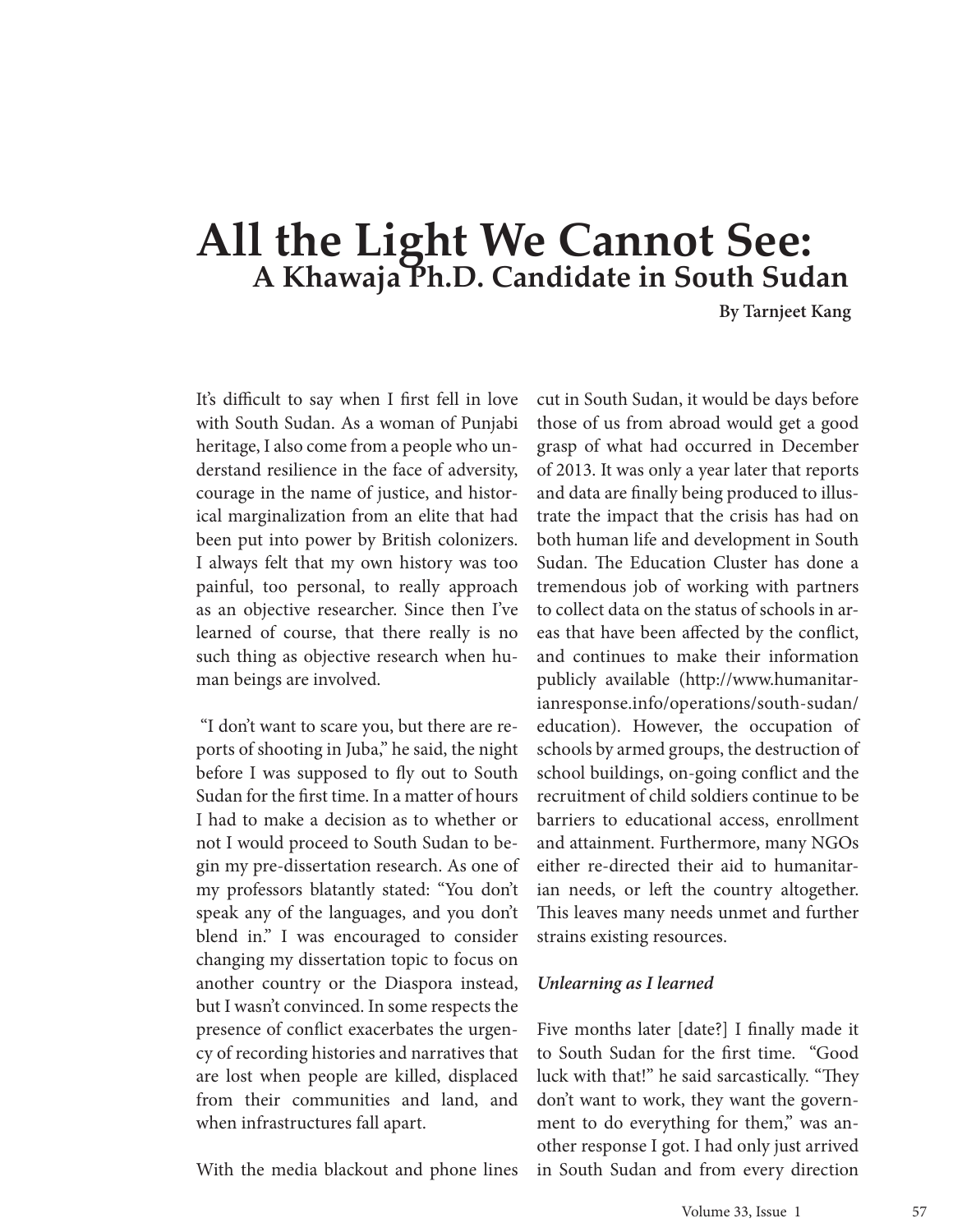I was receiving skeptical responses to my dissertation topic which examined community self-determination in education. My dissertation topic was essentially derived from two sentences in an article by Dr. Luka Biong Deng on education: "The education baseline survey report clearly shows that almost every primary school in southern Sudan has a community or parents' group involved in its management. Besides building schools, the local communities maintain these schools, cover part of teachers' salaries or incentives and pay school fees for their children." None of the other NGO reports, policies, legislation and academic literature I had poured over ever referred to the role and agency of communities. Yet, those that were educated in South Sudan's communities during the civil wars possess knowledge of historical community self-determination that allowed some kind of an educational system to be maintained when there was a vacuum of governance and aid. Unfortunately, as researchers we never seemed to ask the right questions to capture this history or this agency. Or perhaps, it was a history that did not contain much value in the context of a neo-colonial development narrative which maintains that the South Sudanese people are entirely dependent on aid, do not value education, and are not willing to contribute to development.

There's an unacknowledged history in South Sudan of communities founding schools, paying for teachers' salaries, and even constructing classrooms; I was hoping to be able to capture a phenomenon that challenged the prevailing narrative of laziness and dependency. Except, both national and international professionals that I encountered seemed doubtful that this was possible. Six months of fieldwork across five different states at the national, intermediary and community levels has proven other-

wise.

As it turns out, there is a strong history of community self-determination in South Sudan, but it has been left out of historical accounts as well as contemporary development programs and policies. In Tambura, Western Equatoria, I had the privilege to visit a community boarding school for girls the day before it opened for the first time. The school had initially been built by the Constituency Development Fund, supported by the national budget, but it had taken years for the school to be officially handed over to the community. When I explained the lack of information and research regarding the involvement of community members in education, they seemed shocked. "But we're used to it," said a member of the PTA. "We also started that school over there," he continued, pointing to a neighboring primary school that was thriving. Why aren't such schools and examples of community agency and self-determination a part of national and international narratives on South Sudan?

What if, instead of drawing best practices from other developing and developed countries with different geographies, histories, cultures and modes of governance, we sought out successful strategies that have proven to work in South Sudan? What if, instead of going into enormous debt and depending on external resources, communities were able to teach each other how to implement programs and policies based on their own experiences? The possibilities of recognizing, recording and supporting community self-determination are enormous, particularly given that South Sudan is in the process of creating and developing a national identity and national infrastructure.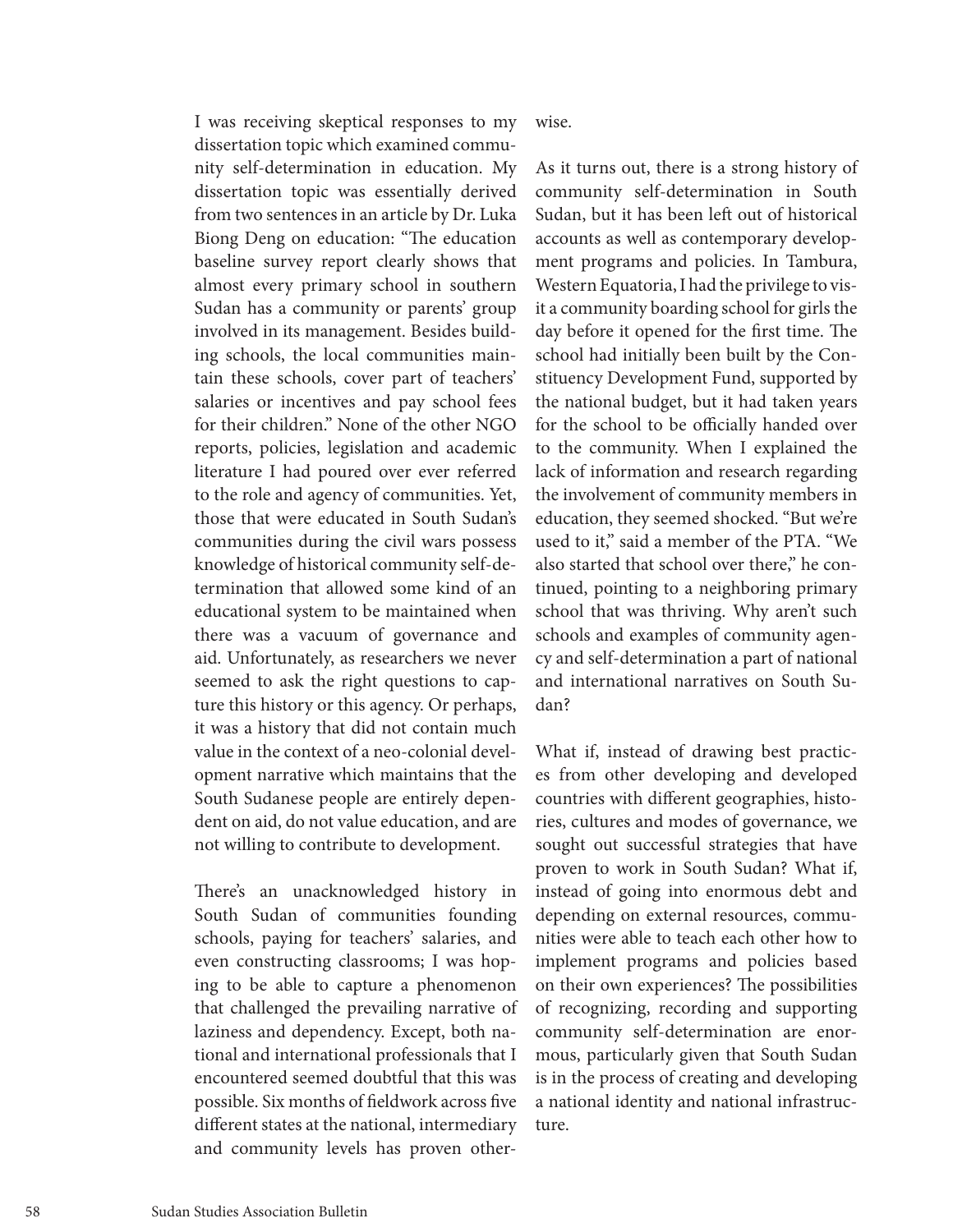My dissertation project has given me concrete examples of the great importance of doing extensive fieldwork, and particularly the importance of methodology being reflective and flexible in our research. Without the flexibility and holistic approach that qualitative methods provide, I would have not been able to learn the narratives, histories and examples of resilience that my data now illustrates. Furthermore, it is often difficult to ascertain what information currently exists on South Sudan from the other side of the world. Within a week of arriving in South Sudan I decided to add a second set of interviews to my dissertation design that sought to record the existence of South Sudanese organizations and institutions. By the time I made it back to the United States I realized the importance of including observational data to capture dynamics that could not be captured adequately through other methods, or were not available in written form.

#### *Research in a Nascent Nation*

One of the most thrilling parts of conducting research in South Sudan is that there are so many things to capture that have never been recorded in academic literature. Some aspects of South Sudan, such as community self-determination, often fail to make it into academic literature, government policies, and even the reports of international development organizations. This happens despite the fact that many South Sudanese people have personally experienced this in the communities that they were raised in or work in, and many development workers observe this phenomenon when visiting communities across the country. This discrepancy speaks volumes about how the agency, narratives and experiences of communities are not emerging in South Sudan's official story that is being documented.

Instead, the challenges, problems, and the discrepancies between need and services continue to dominate the story. While there is no intention or purpose in overly romanticizing the agency of communities, it is imperative to begin to give a more balanced, holistic and honest portrayal of their role within our research.

One of the most frustrating aspects of conducting research was the lack of public information. While collecting literature to provide a context to my fieldwork I found that needs assessments, evaluations, national legislation and budgets were often unavailable for public use. Many of the international organizations that I visited told me about projects and assessments carried out at the community level, however the reports that were produced from these initiatives were never approved for public release. Government offices were reluctant to provide copies of national and state budgets, and obtaining copies of national legislation was problematic as well. This makes it difficult to obtain an accurate and complete idea of what is actually happening with communities in South Sudan, and subsequently limits our analysis. When this knowledge is retained for private or internal use, we all suffer. Our research is less informed, we risk losing the ability to be innovative in our questions, methods and analysis, and most importantly, we inhibit the right of South Sudanese citizens to access information about their own country.

#### *Returning to the Subaltern*

As I began to make my way back to South Sudan for the second time, I realized that no matter how meticulously I planned my fieldwork, I would not be able to capture all of the necessary details, narratives and data that were necessary to answer the questions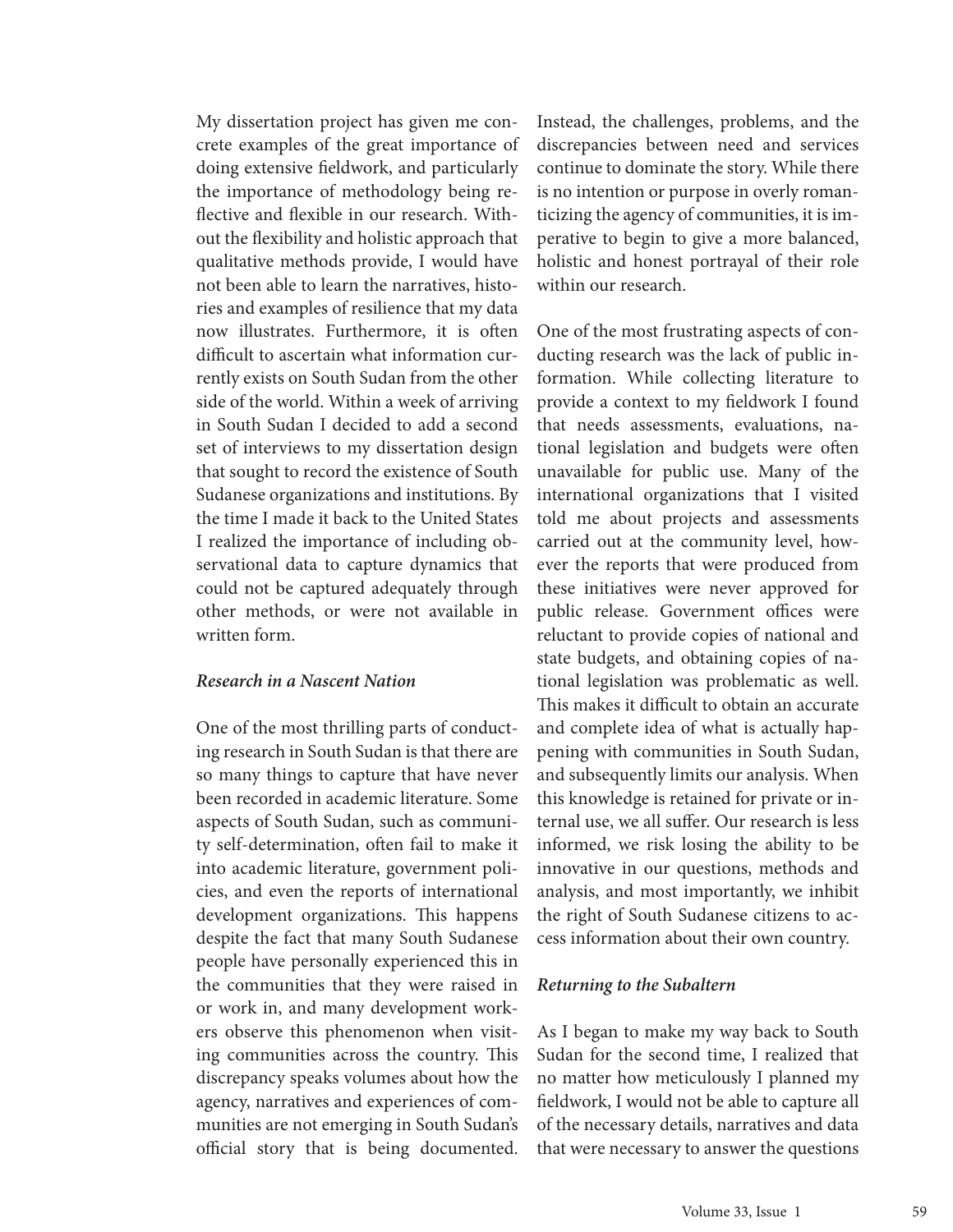I was asking. However what seemed to be primarily missing from my data was the experiences and opinions of the South Sudanese communities.

During my first trip to South Sudan I was able to conduct research in Juba and three state capitals; on my second trip, my main priority was to conduct interviews with community members and more community-founded schools. In one community, north of Yambio, participants were adamant that the responsibility to initiate schools and support them was their own responsibility. Subsequent communities that I visited echoed this sentiment, and emphasized the importance of education for future generations. This contrasted with the narratives that were presented in literature and that emerged during interviews that I had conducted in Juba. It became evident that although resources had been invested in researching access to education and the challenges in the education system, studies do not tend to examine the experiences that communities have with education, or the role that they play in providing education to the next generation.

For those of us that have had the privilege and fortune to conduct fieldwork with communities in different parts of the country, South Sudan has become home. These relationships, that become somewhat familial,emerge because of our significant dependency on the South Sudanese people to both facilitate and understand our research. Regardless of how long this country becomes our home, we are still inherently outsiders that maintain a limitation in our contextual knowledge.

#### *Permission to Conduct Research*

On the whole I have found that national,

state and local officials are welcoming of students. They help to ensure our safety as we travel to different parts of the country, and provide advice and connections to those of us working independently without attachments. The access that I had to government officials, schools, program implementers and community members was unparalleled to anything that I would have been able to achieve in the United States – this is both reflective of the privilege I had as a foreigner, as well as the culture of hospitality of the South Sudanese people.

The permission process for research in South Sudan remains unclear at times. Permission at the national level needs to be obtained for all research that is conducted in South Sudan, and the National Ministry of Education has indicated that a Higher Education Research Council was being formed which would assume responsibility for providing permission to student researchers. Students should also seek letters of support from national ministries that cover areas related to their research topic. Subsequently, permission also needs to be obtained from the offices of governors at the state level.

In a legally decentralized system, the protocols for obtaining permission vary by region and level of government. In Yambio town, approval from the County Commissioner suffices and this also ensures that national security are also notified of our presence and purpose in the area. However, as I travelled to Wau town for the very first time, via public transport, I realized that the processes are quite different. In an attempt to decentralize Wau County, the Commissioner's office had been moved to a village over an hour away. As one of the few municipalities in the country, Wau is run by a mayor, whose permission was needed to conduct research in the town. This presents